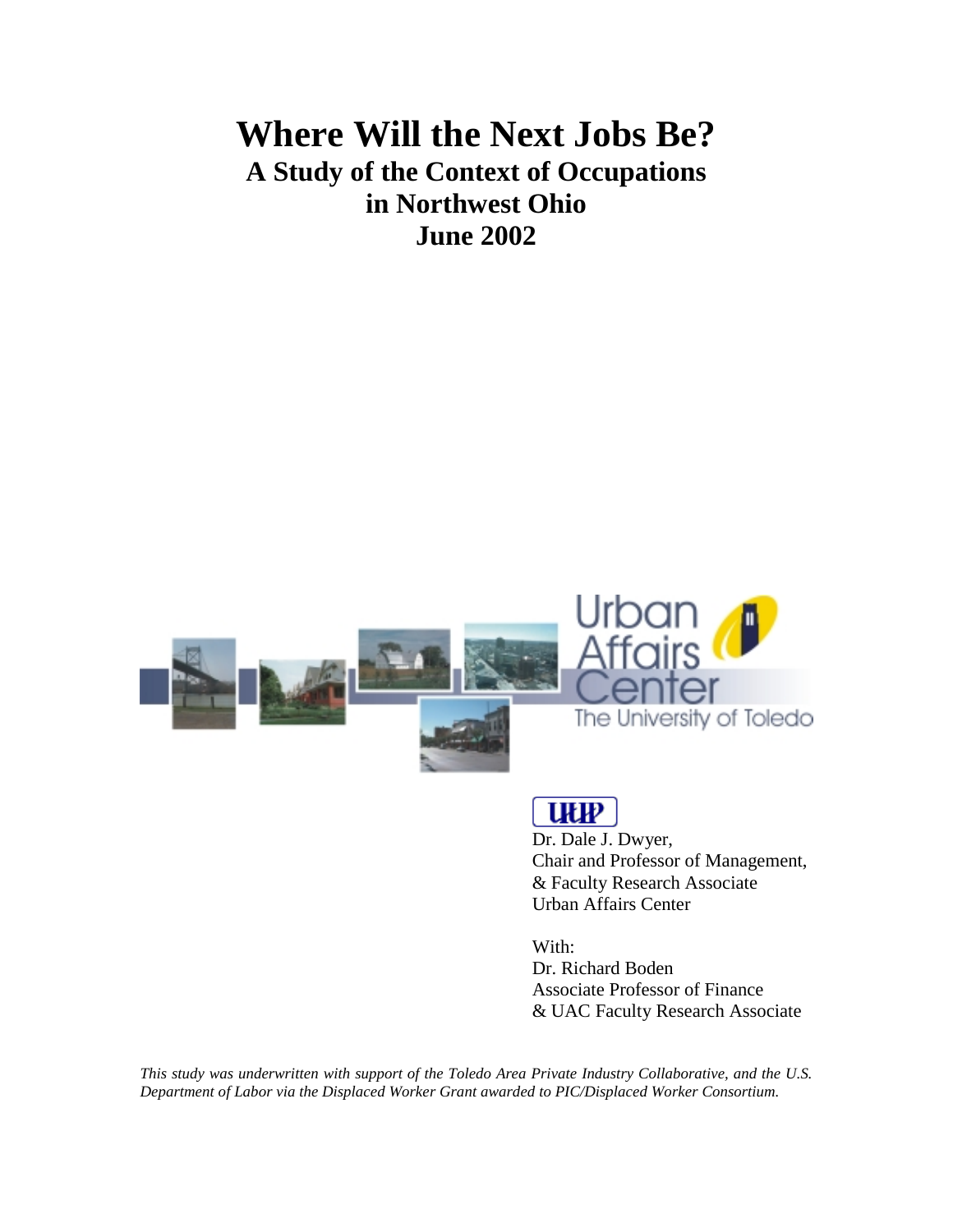## **Executive Summary**

This study examines the changing context of employment in Northwest Ohio. In addition to examining the changing nature of occupational opportunity or job availability, it evaluates the mechanisms for assisting and enabling individuals seeking to be productive members of the contemporary economy. It is based on an integration and analysis of data from three different surveys, and reworking of regional data from two annual studies performed nationally and regionally by the federal government.

The major findings of the study include;

- 1. Job openings will continue in the skilled trades, information technology sector, health-related areas, and numerous low-level service sector occupations. (List of particular jobs in Appendix C).
- 2. Many of the skills identified as needed and most sought-after by employers, involve conceptual and interpersonal skills, not simply the acquisition of task specific training. Agencies engaged in workforce development must include the promotion of social, conceptual, attitudinal, and adaptive skills, and not just rote skills when training workers.
- 3. Occupational training is an on-going task and both current and future employees need to engage in continuous improvement and training, and an expansion of their skills repertoire if they are to retain employment.
- 4. Outsourcing of work from major firms will continue. Therefore, training in problem solving, leadership, and general business acumen, is essential for securing employment within firms and to become small business owners and/or independent contractors.
- 5. There is a need for on-going coordination between firm executives and human resource personnel, and for more effective human resource planning so as to insure a supply of qualified workers.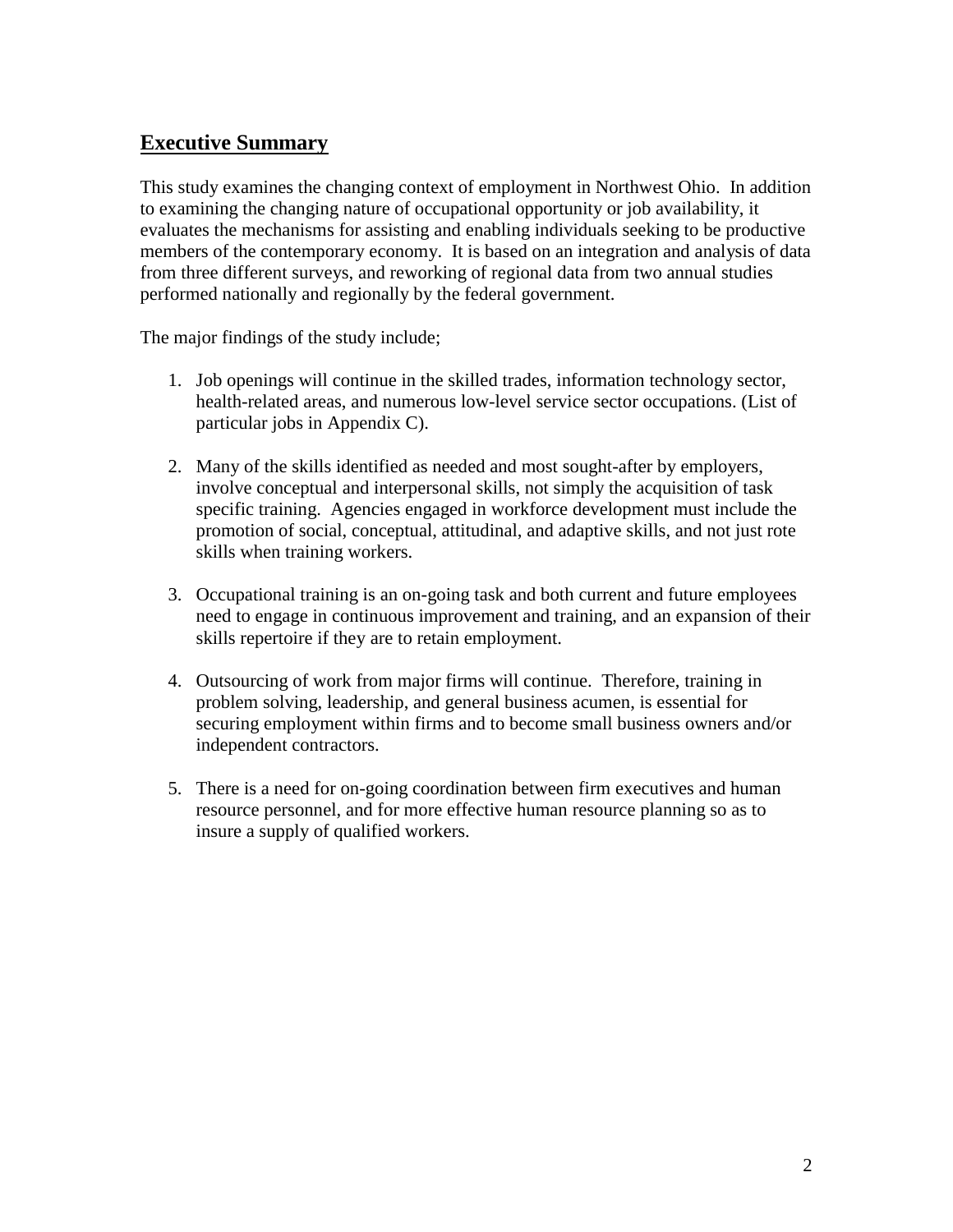## **Overview and Context**

The U.S. Bureau of Labor Statistics (BLS) has estimated that between 1998 and 2010 total employment will increase by fourteen percent. Over that same period, however, the supply of workers is expected to grow by only twelve percent. Between 1998 and 2010, the workforce aged 45 to 64 will grow faster than any other age group, and the number of 25-34 year olds will decline by 2.7 million, reflecting the decreased birth rate of the late 1960's and early 1970's. In short, a dearth of 10 million workers is projected to occur nationwide within the next 10 years. The largest job growth nationwide will be in the service and healthcare industries, with 35%-100% increases in computer-related occupations, nursing and home health aides, medical assistants, security-related occupations, and customer service representatives (Bureau of Labor Statistics, *Employment Projections, 2000-2010*).

The projection for Northwest Ohio is as bleak. In the last five years, the percentage of employable workers has dropped overall by 1.3%. Most of the decline has been in the manufacturing sector. Although Toledo and the surrounding area can expect to add almost 41,000 jobs by 2008, the majority of them will be in low-paying occupations within the service sector (*The Toledo Blade*, August 31, 2001). The fastest-growing occupations locally are expected to be in criminal justice, construction, and healthcare fields, according to recent projections by the BLS. Unfortunately, these jobs also produce lower wages for Northwest Ohio residents than the traditional manufacturing jobs of the past. For example, a three-part study of economic development in the region has indicated that Lucas, Wood, and Fulton counties have had their average income per resident drop 0.2 percent from 1999 to 2000, after inflation adjustments (*The Toledo Blade*, May 19, 2002). Many of our more talented workers are leaving in search of higher wages, as well as more challenging occupational opportunities.

In addition, the technological advances that have been the hallmark of the end of the  $20<sup>th</sup>$ century are poised to make some jobs obsolete--for example, switchboard operators, tenders of typesetting machines, clerks, secretaries, bank tellers, even many manufacturing jobs that we've taken for granted for decades. But even for many other jobs, a rapidly evolving work environment in which the skill demands of jobs are changing can lead to very real anxiety and insecurity for workers about losing their jobs. Despite one of the best labor markets in a generation, more and more workers report that they are fearful of losing their jobs. Our education and training systems have been feeling the pressures of a great number of these workers striving to keep up. Moreover, business and government leaders are somewhat vague about what future skills will be required and how they will insure a supply of workers who will have them.

These concerns and pressures are likely to remain intense because there is nothing to suggest that the trends toward a greater conceptual content of our nation's output and, thus, toward increased demand for conceptual skills in our workforce, will end. The rapidity of innovation and the unpredictability of the directions it may take imply a need for considerable investment in human capital. Workers in many occupations are being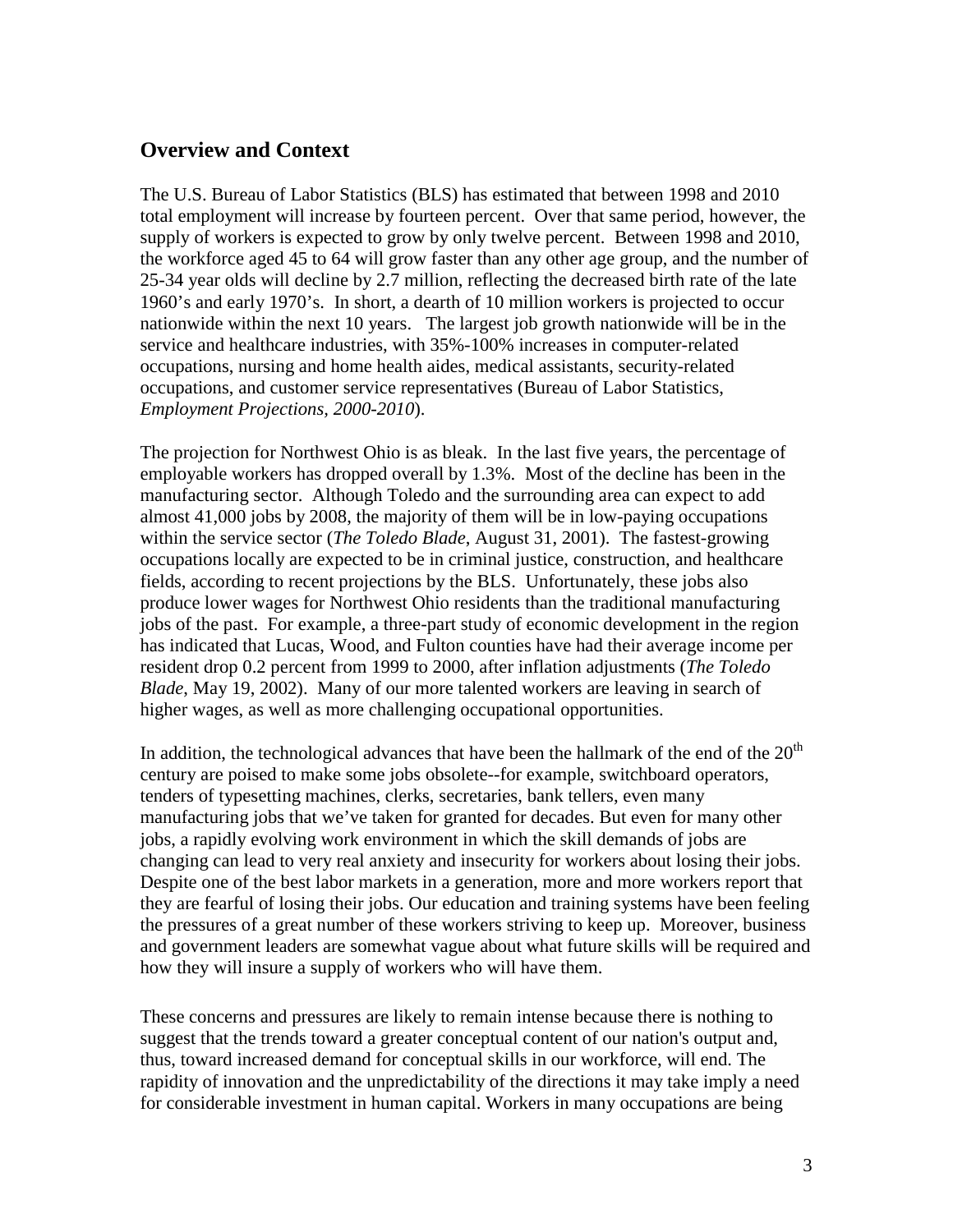asked to strengthen their conceptual and human interaction skills. Basic credentials, by themselves, are not enough to ensure success in the new workplace. Workers must be equipped not simply with technical know-how, but also with the ability to create, analyze, and transform information and to interact effectively with others. Moreover, learning in both formal and informal settings will increasingly be a lifelong activity.

Numerous studies point out that workers in the United States are not prepared for success in the digital economy. For example, a recent study conducted by the Organization for Economic Cooperation and Development reported that 40% of the U.S. population does not have the literacy skills required to perform successfully in a complex knowledgebased economy. A similar finding by the Hudson Institute's Center for Workforce Development indicates that sixty percent of jobs will require skills that only twenty percent of the workforce currently possesses.

Based on the evolving nature of work and its skill and knowledge requirements, this study sought to identify the changes in the Northwest Ohio labor market supply and demand over the next five to ten years. These changes should help government, communities, education, and businesses better identify the demand for, and the sources of, skills and competencies required of  $21<sup>st</sup>$  century workers. The goal of this study is to suggest a micro-level (firm and workforce) strategy to maintain good jobs in NW Ohio, and to help create the pool of human capital that will help attract more of these jobs to our region.

## **Methodology**

In order to assess the current and future needs of the Northwest Ohio labor market, we used several data sources:

- ! First, the joint Toledo Area Chamber of Commerce and Regional Growth Partnership study results (October 2000) were used as a basis for understanding general trends and as a starting point for additional questions that needed to be asked.
- ! Second, two surveys were undertaken to assess the projected labor needs of area organizations and industries. Surveys were sent to the Toledo Area Human Resource Association membership, consisting of over 400 human resource professionals in northwest Ohio counties (e.g., Lucas, Wood, Henry, etc.), and the Employers' Association, which consists of approximately 600 member organizations in various industries and of varying sizes in northwest Ohio.
- ! The original RGP/Chamber study had 224 respondents, while the combined respondents from the Employers' Association and TAHRA totaled 73. A variety of industries was represented: manufacturing, retail, health care, financial services, construction, employment services and agencies, hotel/motel, not-forprofit, transportation, government, education, and organized labor. The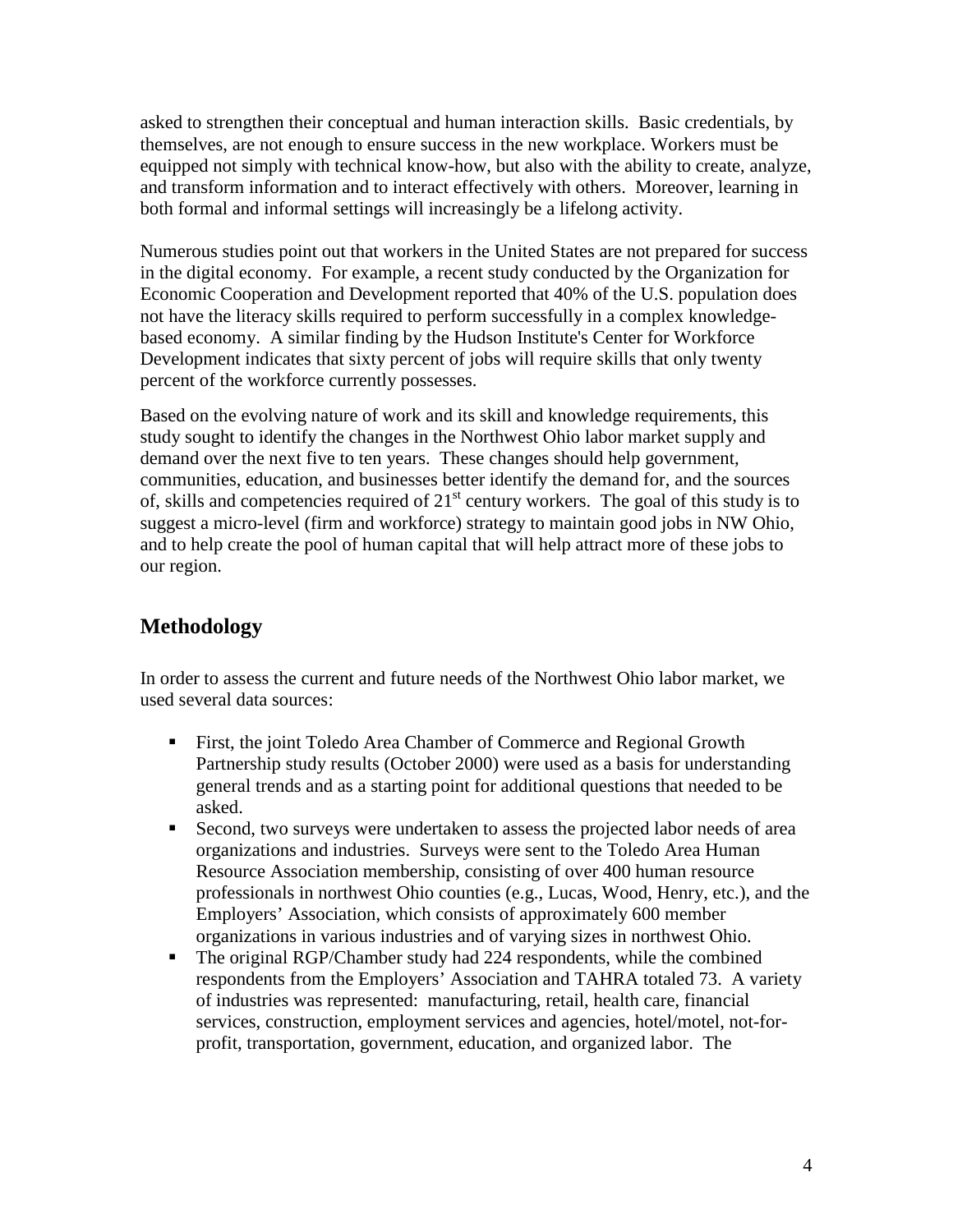respondent organizations were fairly evenly represented by size<sup>1</sup>, with the majority having more than 100 employees. Targeted questions included the following:

- 1. Jobs and skills that respondents had difficulty filling currently
- 2. Jobs and skills projected to be difficult to fill in the next five years
- 3. The current and projected recruitment sources for those jobs, and
- 4. The jobs that respondents would project they might outsource in the next five years.
- ! Third, local trade union leadership provided data on the current age, years of service, and projected retirements in the area over the next five years for their union members.
- ! Finally, we used a secondary source of data, the Annual Demographic File (ADF) of the Current Population Survey (CPS) from the Department of Commerce, to create a profile of the area workforce in terms of demographic characteristics. The CPS is a national survey (conducted by the U.S. Bureau of the Census) of some 60,000 households and approximately 100,000 household members. The survey is conducted monthly, and the Annual Demographic File published each March contains detailed information on earnings and other characteristics of workers' respective jobs in the previous year. The ADF data contains information on workers' personal characteristics (including age, race, gender, marital status), job characteristics (occupation, industry, class of worker and, earnings), as well as their geographic location (state, with an Metropolitan Statistical Area indicator). Using ADF data for 1993 through 1998, we attempted to create a profile of workers in Michigan and Ohio MSAs. (The Toledo MSA data were sufficiently sparse to be inadequate for generating reliable descriptive statistics of workers, so southeastern Michigan MSA data were also used.) These profiles included agegroup distributions of workers by industry division (1-digit SIC) and major (2 digit) occupation code.

Together, these four data sources provided information about the demographic profile of local workers, the quantity and description of jobs at risk for turnover, the industry, location, and size of employing organizations, and the projected need for particular competencies through the first part of this decade. In the next section, the combined results from the surveys and union employment information are presented.

## **Survey Trends**

Because the responses from the current two surveys were sparse and over-represent larger firms, it is inappropriate to employ elaborate inductive statistics. However, the results presented hereafter do note the current major trends, and evaluation of these results in conjunction with the 2000 RGP/Chamber of Commerce results allow for more valid observations.

<sup>&</sup>lt;sup>1</sup> Since there are many more small firms than large ones in the data, the number of respondents that were equitably distributed would indicate that in terms of representation, the ideas and needs of smaller firms may be under-represented in the sample in the subsequent responses.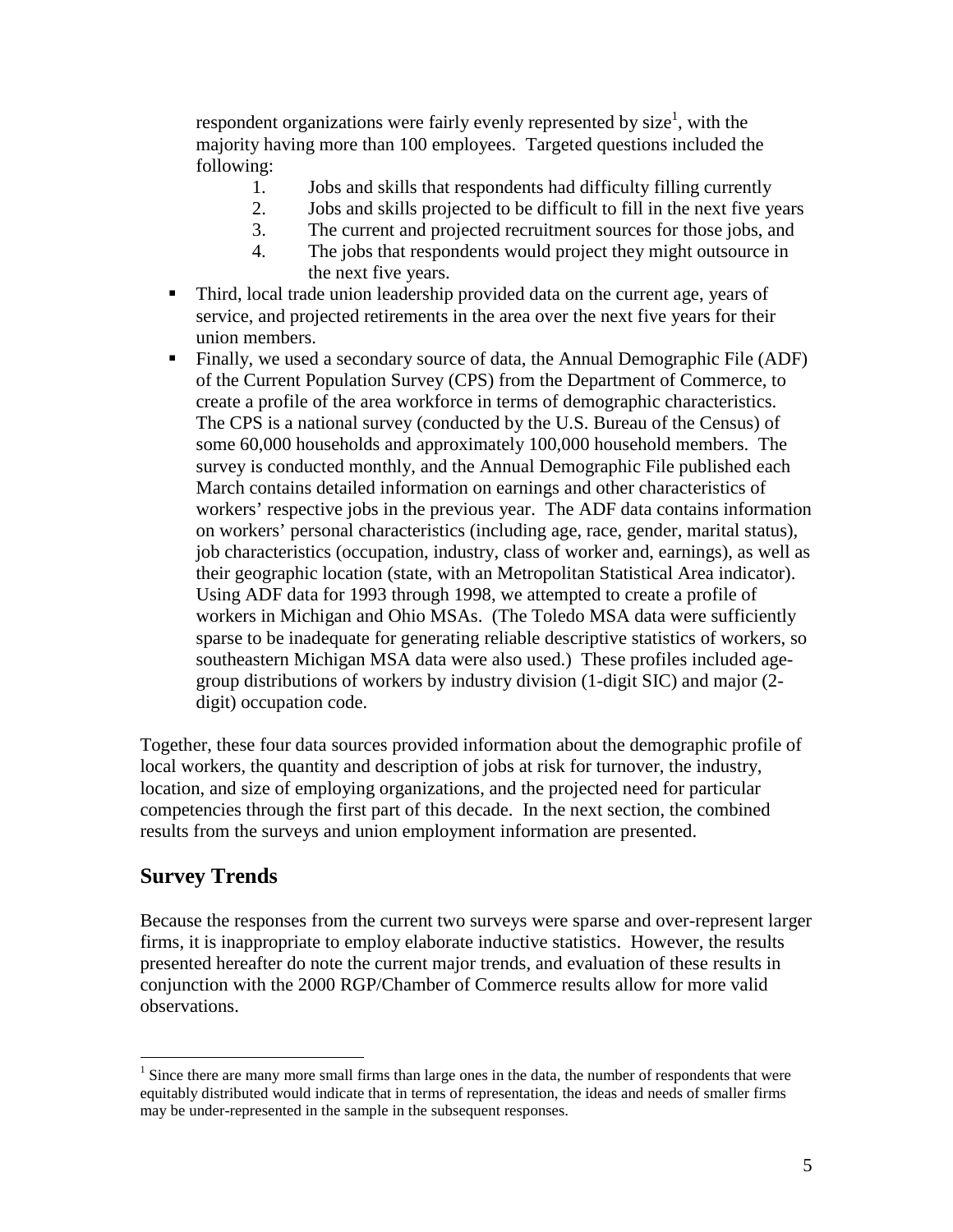6

After evaluating the data from the 2000 RGP study, along with the TAHRA and The Employers' Association respondents, the following conclusions can be drawn:

- 1. For the next five years, *the most sought-after skills* fall into three categories:
	- **Conceptual skills**---those skills requiring a person to see complex relationships, use data to draw conclusions and make inferences, and provide long-range planning and strategies for making human resource and financial decisions.
	- **•** *Technical skills***—those skills requiring a person to have specific** functional or technical expertise in a discipline area
	- *Interpersonal skills*—those skills requiring a person to interact, solve problems, and work with others on a daily basis. (**Appendix A** describes the specific skill sets identified for each category by the respondents)
- 2. The most important and *absolutely necessary job requirements* identified by respondents, in descending order of necessity (from most to least necessary), were;
	- a. Reading and Writing *MOST*
	- b. Having a High School Diploma or G.E.D.
	- c. Coping with Challenging and Stressful Situations
	- d. Working with Basic Computer Programs
	- e. Engaging in Creative Problem-Solving with Others
	- f. Dealing with Difficult Personalities
	- g. Working on Collaborative Projects with Others
	- h. Working without Direct Supervision
	- i. Providing Feedback to Others
	- j. Motivating Others
	- k. Organizing and Scheduling
	- l. Resolving Conflicts
	- m. Engaging in Continuous Learning
	- n. Repairing Machinery
	- o. Fabrication and Construction
	- p. Operating Hand Tools. *LEAST*

#### Interestingly, *most of these requirements are in the interpersonal and conceptual realms, rather than the technical requirements for jobs***.** This indicates that the current training of current and future employees must be adapted to include a larger emphasis on these skills and competencies. Developing these skill sets will require a commitment from employees, organizations, and educational institutions/training centers to go beyond the traditional technical training and memorization of facts to include higher-level exercises, case studies, role plays, internship/practicum experiences, and extensive coaching and feedback sessions. Requirements for computer-based training, self-paced development plans, and continuous learning should be the norm, rather than the exception, over the next five years. These are steps that individual firms can take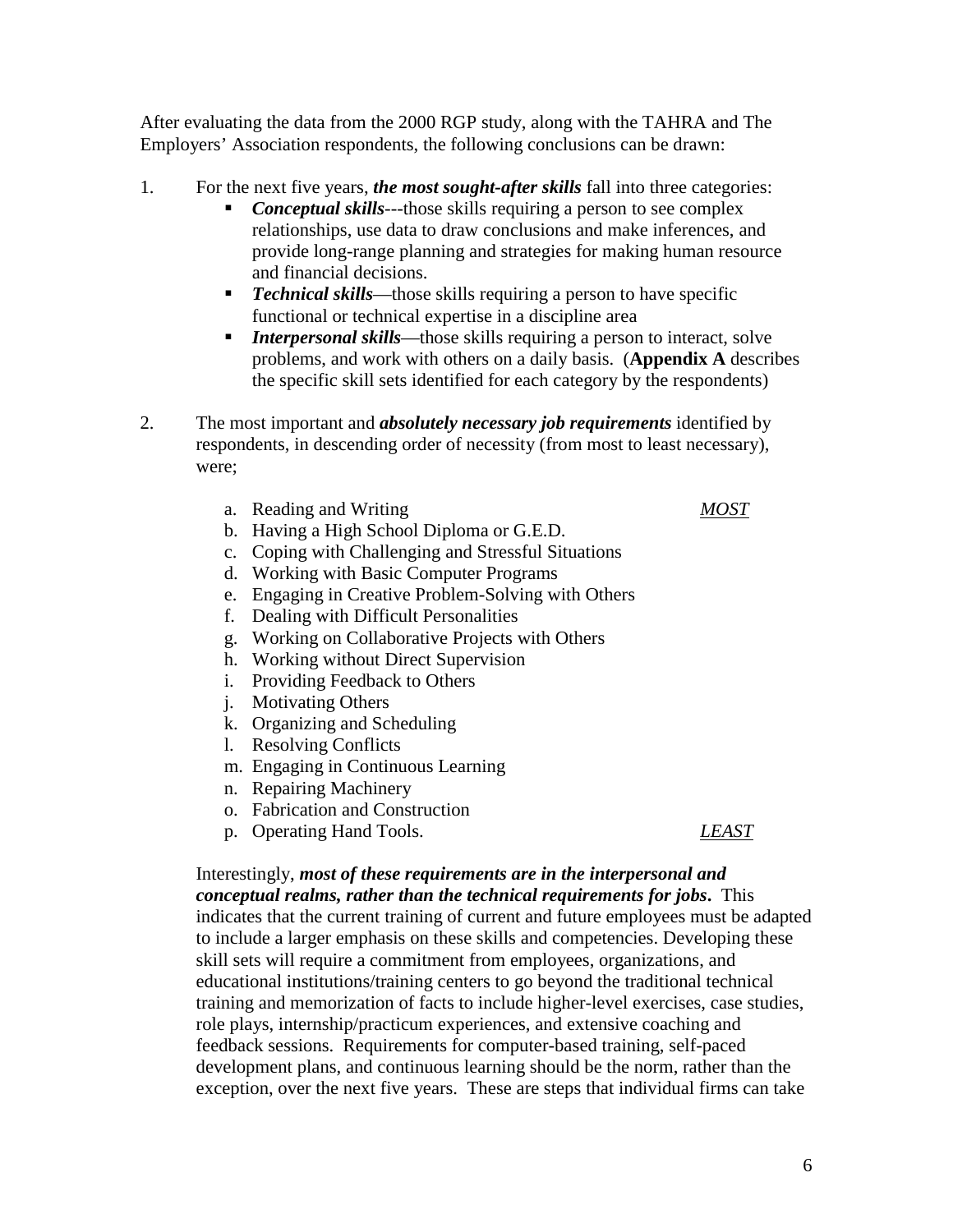(alone or in collaboration with educational institutions) without reliance upon government assistance or actions by regional development agencies.

3. None of the respondents thinks that the recruitment sources that they now use will wane in use, although most believed that *Internet recruitment will increase substantially.* Employee referrals and in-house posting, along with traditional newspaper advertisements and employment agencies, are still the recruitment methods of choice and are projected to stay that way over the next several years.

**Appendix B** lists the current and projected recruitment sources utilized by the respondents in order of importance from "most" to "least" important. Since internal recruitment and referral by existing employees are expected to be significant sources of employees, building the skills of current workers in preparation for advancement is crucial. Further, creating a culture of critical thinking and continuous improvement is necessary for both preparing current workers and for shaping their thinking about potential candidates for new positions. Thus, it is imperative for organizations to focus on skill investment in their current workforces to insure the availability of future skills requirements.

- 4. If the trend continues for the next five years, there should still be sufficient number of unskilled and semi-skilled workers available in the workforce (e.g., painters, roofers, sheet metal workers). However, the skilled trades (e.g., bricklayers, carpenters, masons) are likely to lose between 15% and 20% of their membership in the next five years. Thus, the importance of *attracting apprentices to the skilled trades is vital in maintaining such positions over the next two decades.* Organizational viability will be severely impacted by a loss of skilled journeymen in these areas if recruitment and training of new skilled workers is not undertaken within the next year or two. Firms should take steps now to help the unions create more demanding apprenticeships, including courses oriented at improving the culture of innovation and problem-solving that can be more generally applied across job sites.
- 5. **Appendix C** lists the respondents' views on what they perceive to be the most difficult jobs to fill now and over the next several years. These are not listed in any particular order within the groups of Manufacturing, Service, Health Care, and Technical Occupations. Several engineering and information systems positions are also listed, as are jobs requiring only the basic skills, such as housekeeping, janitorial, and clerical. In this latter case, it may be important for organizations to utilize alternative sources of employees, such as Goodwill Industries, Lott Industries, and other sheltered workshop and job training programs that provide reliable, trained workers for companies across northwest Ohio.
- 6. One finding of interest was in the area of outsourcing. **Appendix D** indicates the jobs that respondents would seriously consider outsourcing over the next five years. The list is an eclectic mix of professional and technical occupations, as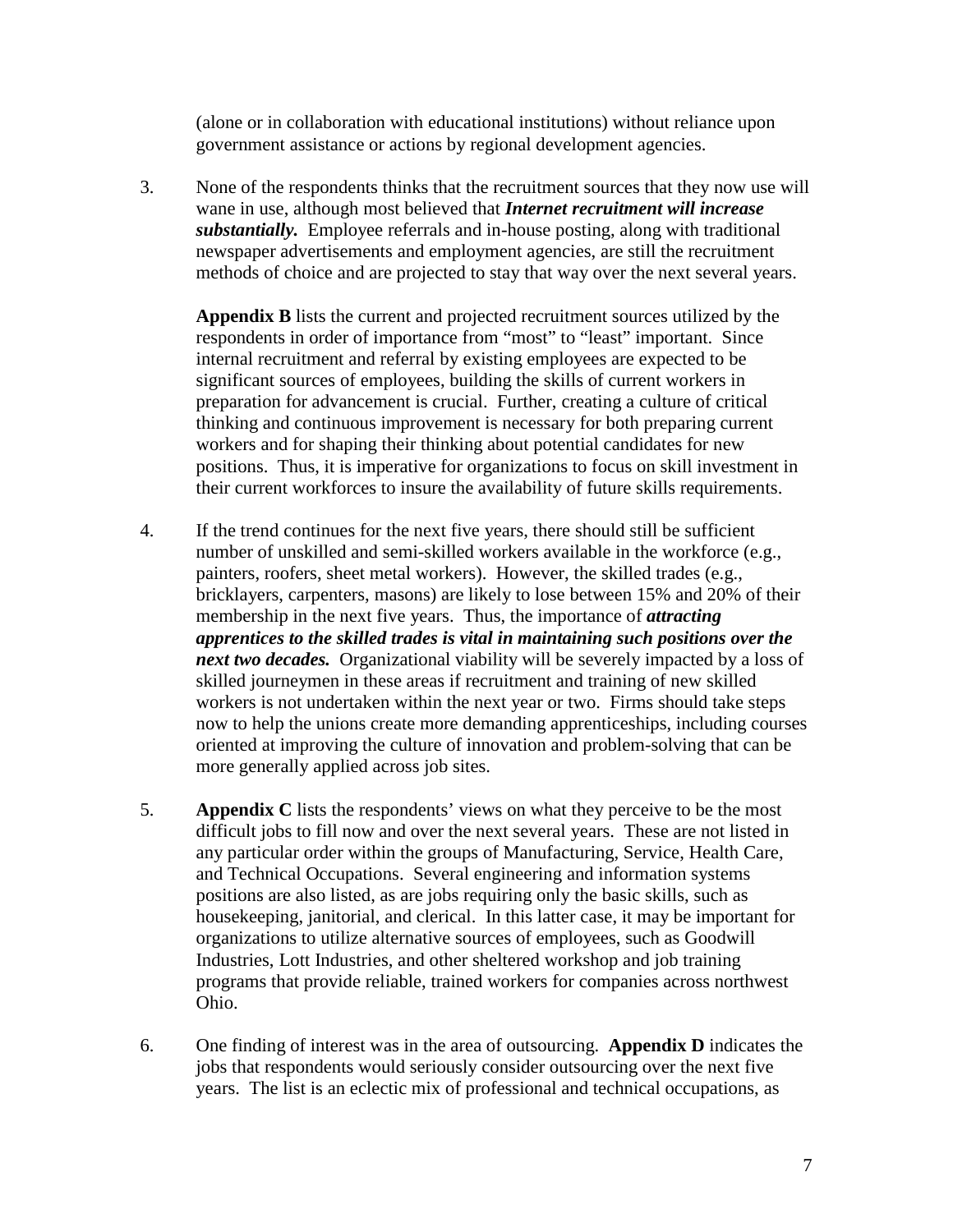well as service providers. The implication of an increasing tendency for outsourcing is that these *workers will, in effect, be small businesses or independent contractors.* Thus, *small business services will need to grow to support the need for health and liability insurance, retirement planning, as well as administrative and technical support for these new businesses*.

One approach to this need for outsourcing may be addressed by involving local government and educational institutions in creating and delivering training for workers so that they can learn to become contractors, vendors, and entrepreneurs. Although conventional thinking would perceive such training as a threat to existing businesses because of the loss of workers to their own organizations, there has been huge growth in entrepreneurial ventures. In 1969, there were only 274,00 new corporations started per year; in 1995, the annual number had reached 770,000, with many of those firms begun by women (reported in the Global Entrepreneurship Monitor 2000 (GEM), a 21-country study of entrepreneurship and economic growth, 2000).

Dr. Arnold Cooper of Purdue University reports that there are various reasons for this growth, among them include the:

- a. Continuing high rates of change. Our changing world creates new opportunities for new firms.
- b. Continued growth of the service sector of the economy. The service sector is the highest growth area for new firm formation.
- c. Increasing number of "virtual corporations" in which firms outsource not only support functions, but also basic activities such as producing and selling. This outsourcing creates opportunities for entrepreneurs.
- d. Positive climate for small businesses. A survey by the National Federation of Independent Businesses found that the American public believes that small business is primarily a positive influence on the way things are going in this country.
- e. Growth in international business opportunities for both Americans and international entrepreneurs. Global trade is growing at six percent a year, more than twice as fast as the world GNP is growing.
- 7. *Training in innovation, creativity, problem-solving, and general business acumen could help with both the creation of new firms* to take advantage of outsourcing and sub-contracting, as well as the evolution of current organizations engaged in "intrapreneurial" improvements. More importantly, the full employment of individuals and the increase in regional businesses and partnerships for Northwest Ohio could be enhanced by encouraging, rather than by restraining, the entrepreneurial spirit of all our citizens.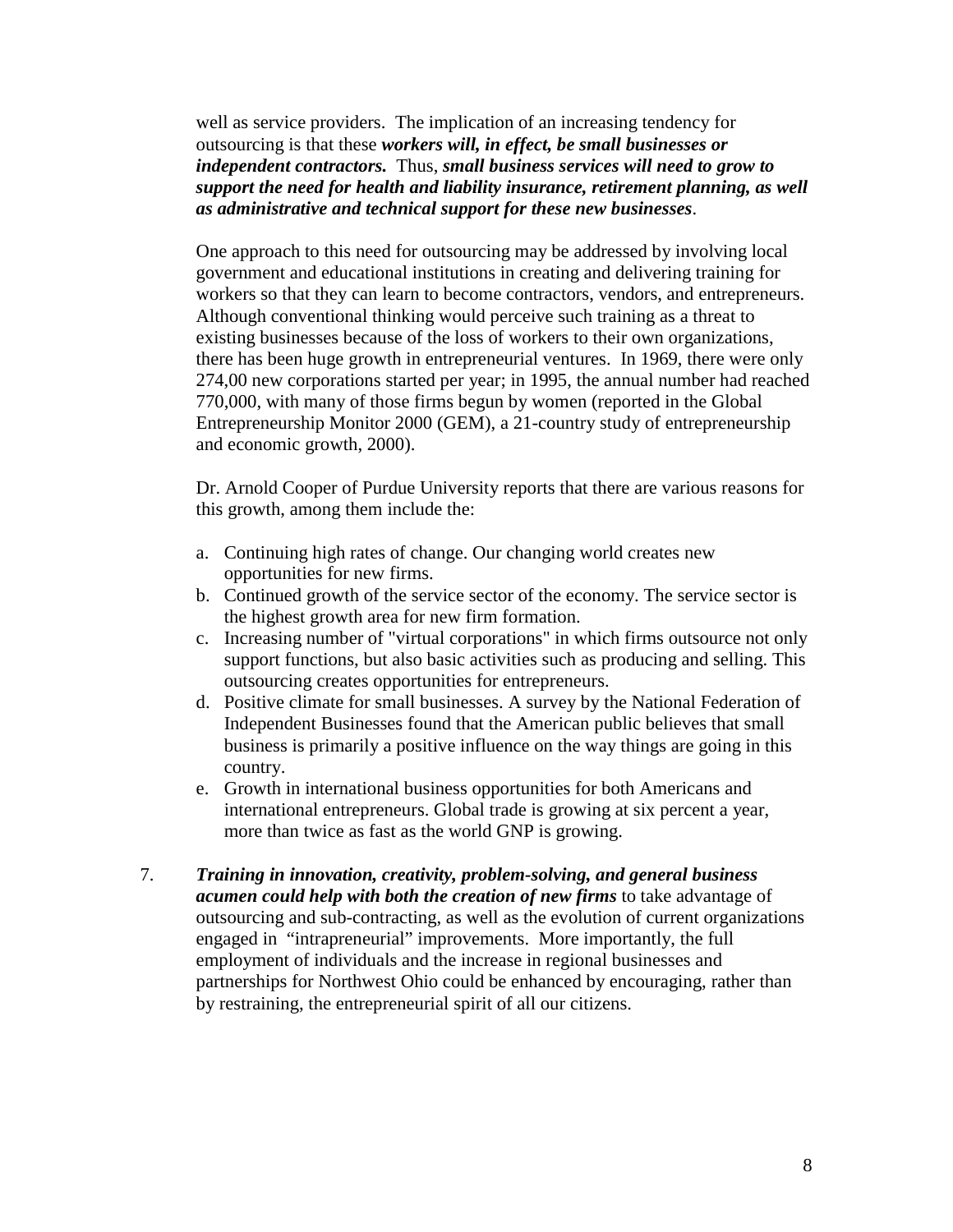## **Current Population Survey (CPS)**

There are two basic sources of secondary data on the labor force in the Toledo area, as well as the overall United States. Household data are collected from a variety surveys, including the Census Bureau's decennial Census of the Population, and its monthly Current Population Survey (CPS) and Survey of Income and Program (SIPP). The decennial Census is the richest source of labor force information, but, as its name implies, is undertaken only every ten years, and public use data become available at least a year after the reference year. The CPS is undertaken monthly and its data become available with a considerably shorter lag. But, unfortunately, the CPS data are less useful when disaggregated in any manner, particularly geographically, because the data are collected from a sample, which is primarily designed to obtain national labor force estimates. (The SIPP data are derived from a still smaller national survey, effectively precluding them from useful empirical inquiries at state or local levels of disaggregation.)<sup>2</sup>

Household data have some strength over establishment-based data. Household data often contain data on demographic characteristics (such a age, gender, race, marital status, and occupation) that are typically not collected by establishment surveys. A possible limitation of household surveys concerns the accuracy of data on employer size, industry, and occupation, which are self-reported by individual respondents. The following results are based upon tabulations of data from the household-based Current Population Survey for the eight-year period between 1992 and 1999.

## **The Current Population Survey Results**

The Current Population Survey (CPS) is a monthly survey of some 50 to 60 thousand households and approximately 100,000 household members. The CPS is conducted by the U.S. Bureau of the Census, and the U.S. Bureau of Labor Statistics uses the CPS data to produce household-based estimates of the U.S. labor force, unemployment rate, etc. Every March, the CPS includes a supplementary set of questions regarding different characteristics of workers' respective jobs of longest duration in the previous year. This information includes class of worker (e.g., private industry, government, or selfemployed), earnings, occupation, industry, union member status, and usual weeks and hours worked during the reference year. The CPS also contains information on individuals' residential locations, including state and, if applicable, metropolitan statistical area (MSA).

Using the March Income Supplement data of the CPS, we calculated annual estimates of the number of workers by age group, occupational group, and industrial sector for the

<sup>&</sup>lt;sup>2</sup>The Census Bureau is in the process of developing the American Community Survey (ACS), which promises to provide a much greater volume of data on the labor force and general demographic composition of specific communities than the CPS. ACS data for the Toledo area have been collected but are not yet available for public use.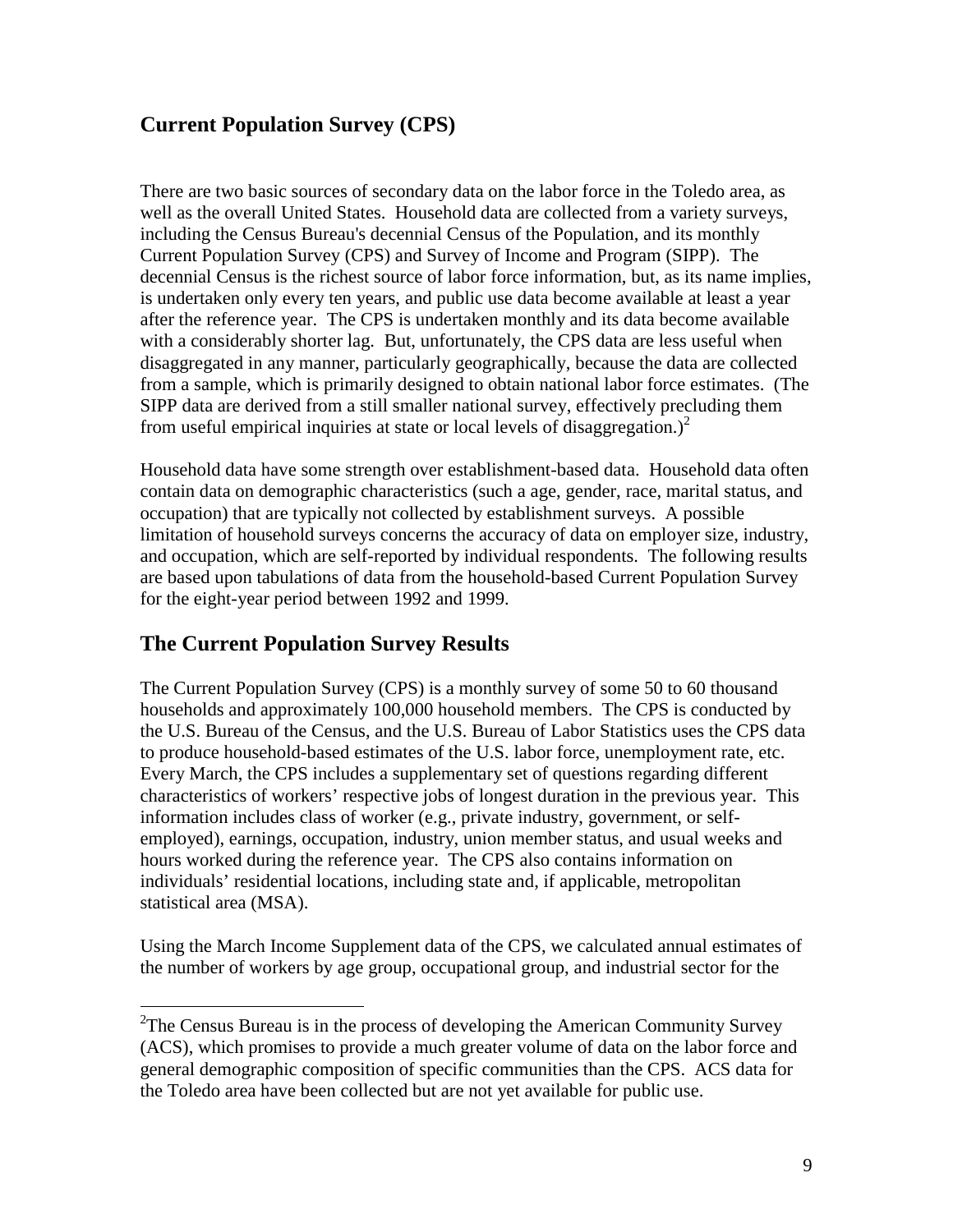Cleveland, Detroit, and Toledo (CDT) MSAs (combined) over the 1992-1999. The goal of these calculations is to provide a profile of the pool of workers in the CDT area by age, occupation, and industrial sector.

The March Income Supplement data of the CPS reveal no significant time trends in the age, industry, or occupational composition of the CDT area workforce during the 1990s. For example, about 30 percent of workers of all ages in the CDT area are affiliated with goods-producing industries, with the other 70 percent associated with service-producing industries. When broken out by age, some additional patterns emerge. For example, workers under age 35 comprise roughly 42 to 44 percent of all workers in the CDT area, but account for only about 35 percent of workers in good-producing industries. Workers under age 45 represent roughly 70 percent of all workers in the CDT area, but when broken out by industry sector, account for about 65 percent of workers affiliated with goods-producing industries and roughly 72 percent of workers affiliated with serviceproducing industries.

Between 25 to 30 percent of all workers in the CDT area are affiliated with traditionally blue-collar occupations, with similar proportions affiliated with professional and executive occupations. Approximately 45 percent of workers in the CDT area are attached to sales, administrative support, and service occupations. The youngest group of workers in the CDT area (those under age 35) is somewhat over-represented in sales, administrative support, and service occupations, occupations that include a number of entry-level jobs, and under-represented in professional and executive occupations. The proportion of blue-collar workers between the ages of 45 to 54 years rose slightly in the 1990s, with an attendant, slight decline in the proportion of blue-collar workers between the ages of 35 and 44.

Overall, these results reveal no evidence of any impending supply-side shortages of labor in the CDT area in terms of industry or occupation group. It's probably safe to conjecture that the industrial and occupational composition of the workforce in the CDT area will be largely demand driven--i.e., driven by qualitative changes in employment opportunities. Further, there is a significant "graying" of the workforce. It is clear *that few young people are being hired in manufacturing to replace retirees.* However, new technologies are being implemented to produce goods, and these require additional and higher levels of skill and education. Therefore, it is imperative that *continuous training occur to both bring current workers up-to-date with the new technologies and to entice younger workers to enter these occupations* because of the more challenging requirements for innovation and technical expertise.

## **Overall Conclusions**

It is apparent that our survey respondents are anticipating little change over the next several years with recruiting and filling jobs. In essence, what they are having trouble filling now are the same jobs that they anticipate having difficulty with in the future. One limitation with this study may be that the respondents may not be privy to strategic information about what their organizational leaders intend to "focus on" in the next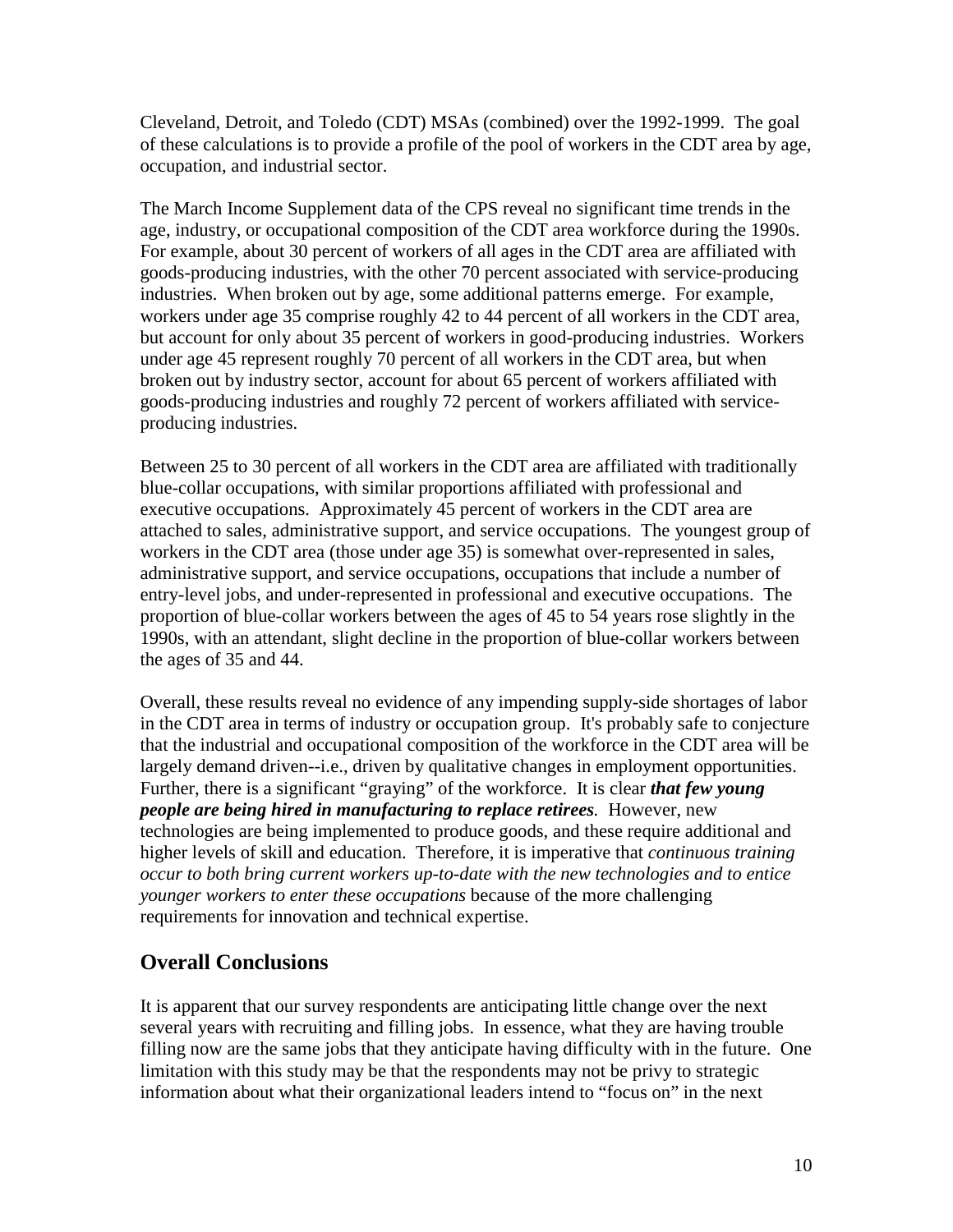decade, and therefore anticipate little change in the products, services, markets, and composition of their organizations. This is potentially problematic, because their responses to the three surveys may be based on incomplete or incorrect data about what types of skills, knowledge, and jobs will be required in the next several years. This apparent disconnect between human resource professionals and the top management in organizations may ultimately result in goals, strategies, and plans being created but unable to be implemented because of poor workforce planning and forecasting.

On the other hand, the data from the population survey reveals that no appreciable shortage in workers is anticipated in Northwest Ohio. The census data, of course, do not measure the projection of types of jobs; rather, they look only at the number of available workers.

If, as we suggest, organizational needs will drive the employment needs, then it becomes crucial for human resource professionals to understand the future requirements of their organizations. This, then, mandates that top management in organizations partner with their human resource professionals to assess both the demand for jobs and skills, as well as the projected supply. It is apparent that without this shared knowledge, top managers may be attempting to take their organizations in directions for which few workers possess the skills and competencies to help achieve organizational goals.

The former U.S. Secretary of Labor, Alexis Herman, often said that we do not have a worker shortage; we have a skills shortage. Our study points out that understanding the skills required for the next decade is crucial, but as important is the focus on *making sure the workers who are available possess those skills.* A focus on training and education that is based on the strategic direction of Northwest Ohio organizations seems to be crucial in planning for successful implementation of strategies and achievement of goals. Investing in human capital means that workers must be equipped not simply with technical know-how, but also with the ability to create, analyze, and transform information and to interact effectively with others. This is both the responsibility of the individual workers and the employing organizations.

Individuals have historically tended to acquire skills and knowledge "just in time"; that is, as jobs change, the employees and potential employees gravitate toward learning just what they need to know to get the job in the first place and then be competent at enacting it *as it currently is*. The new workplace, however, is changing that need, and the anticipation of what will be required is not always clearly communicated by organizations to current and potential employees. Thus, part of the responsibility also rests with organizations to provide realistic appraisals of the current and future skill requirements for jobs, and then to help individuals work toward development of those needed skills by providing incentives, training and educational opportunities, and succession planning and development tools. Educational institutions also must be willing and able to retool their faculty and to partner with organizations to provide the necessary training and education for the future.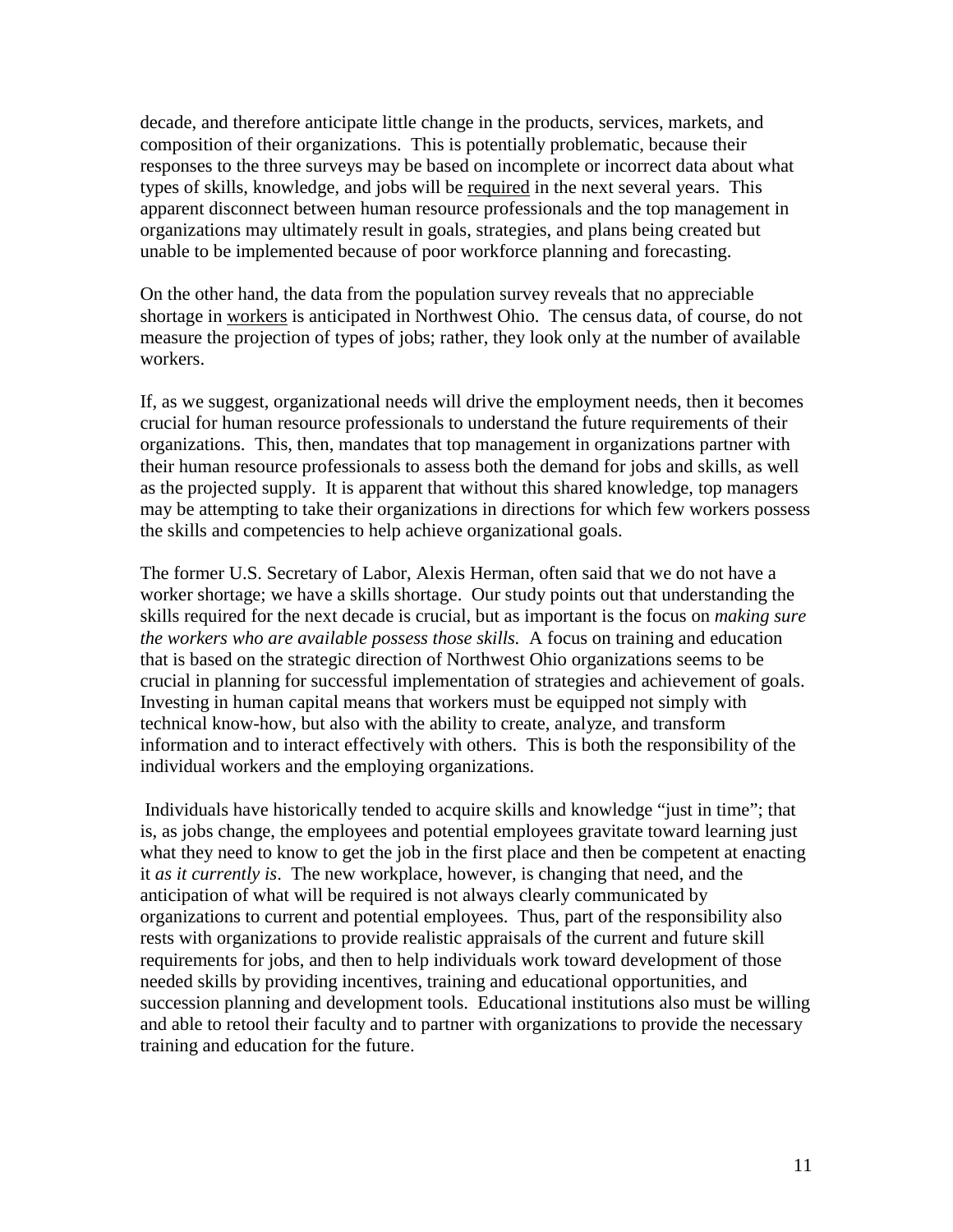## **Recommendations**

In keeping with the conclusions noted above, we offer the following recommendations:

- 1. **Current employer, professional associations, and government and non-profit economic development agencies should encourage workers at all levels to undertake additional education.** Such activity is crucial if workers are to improve their ability to remain current and prepare for future advances in their occupations and professions. As noted before, such training must be continuous, familiarizing current workers with the new technologies and enticing younger workers to enter these occupations because of the more challenging requirements for innovation and technical expertise those technologies require. Creating the opportunity for such training is the responsibility of all interested parties, and all parties interested in the future of the region.
- 2. **Agencies must require that workforce preparation include attention to, and acquisition of, conceptual and inter-personal skills, and not simply jobspecific training.** To be able to adapt to the changing workforce, employees need skills for adapting and innovation, not just rote skills specific to job, firm, or industry. Similarly, since outsourcing of positions is inevitable, **training in problem-solving, leadership, and general business acumen is essential for maintaining employment**, enabling "intrapreneurism," creating new firms, and promoting regional economic development in Northwest Ohio.
- 3. **Top managers of organizations in Northwest Ohio should partner with their human resource departments to conduct workforce analysis.** This analysis should be driven by the strategic plans of the organization. This means that for each strategy that involves employees, a demand and supply forecast for the types of available workers with the requisite skills should be conducted.
- 4. Using this workforce forecast, **firm executives should require human resource planning that mirrors the overall organizational strategic plan be undertaken.** Human resource planning would specify the recruitment, development, and retention strategies to insure the supply of qualified workers to help the organization achieve its goals is available. Examples of such strategies may be internal (e.g., succession planning, leadership development activities, training needs analysis, compensation and incentive planning, etc.), or they may be external (e.g., targeted recruitment strategies, identification of outsourcing opportunities, partnerships with other organizations and educational/training institutions, etc.).
- 5. Finally, **firm executives should annually requite evaluations and updates of the human resource plans,** again in concert with the organizational strategic planning process. Without the connection between the organization's needs and the availability of qualified and interested workers, an organization has little hope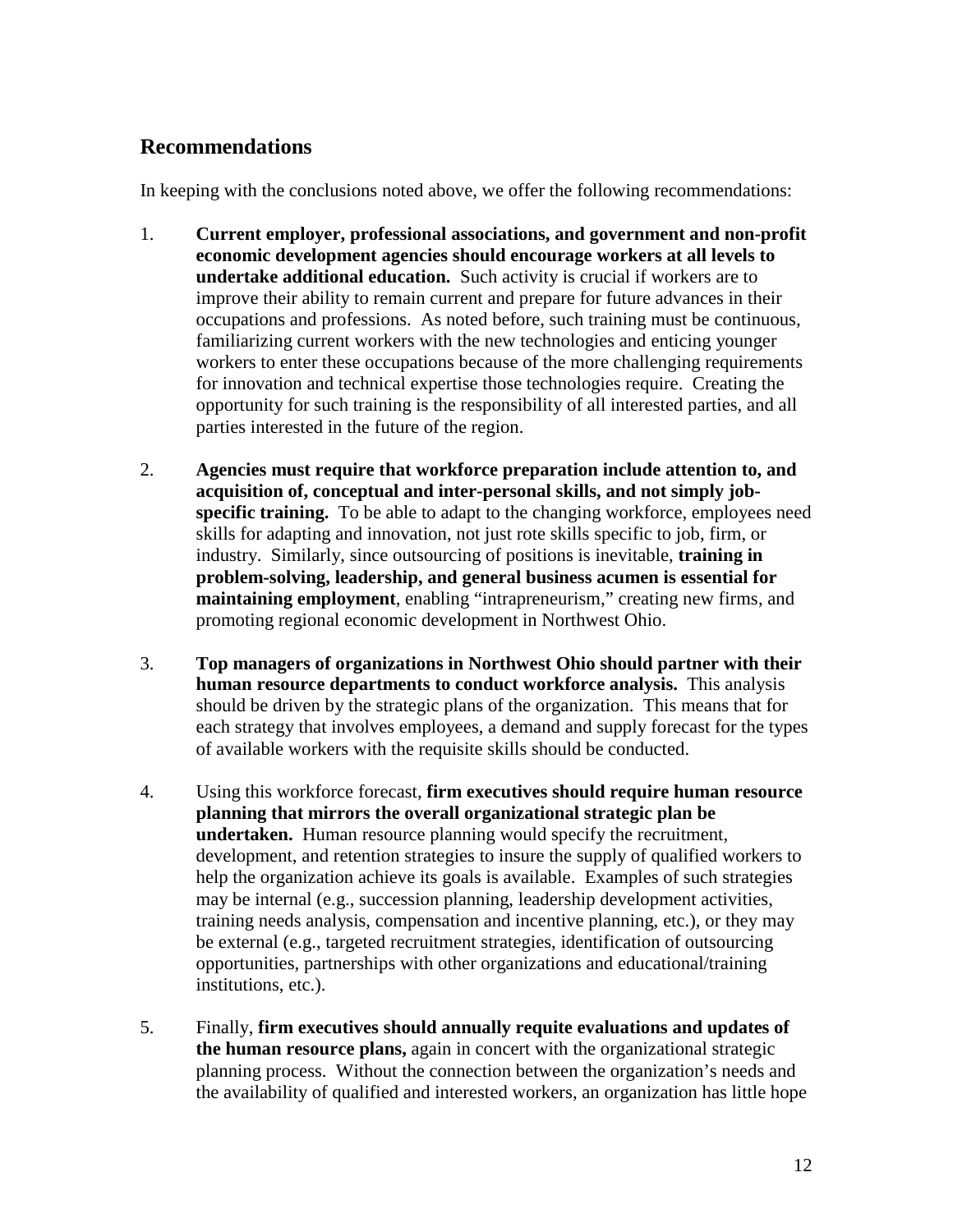of successful achievement of its goals and objectives.

We are encouraged by recent statements by progressive organizational leaders that argue the importance of strategic partnerships with their human resource departments. This study has pointed out that identification of jobs and skills requirements, absent an understanding of the particular organization's goals and plans, is counterproductive. It is hoped that organizations in Northwest Ohio adopt these recommendations so that our region is prepared for the certain changes in the next decade and beyond.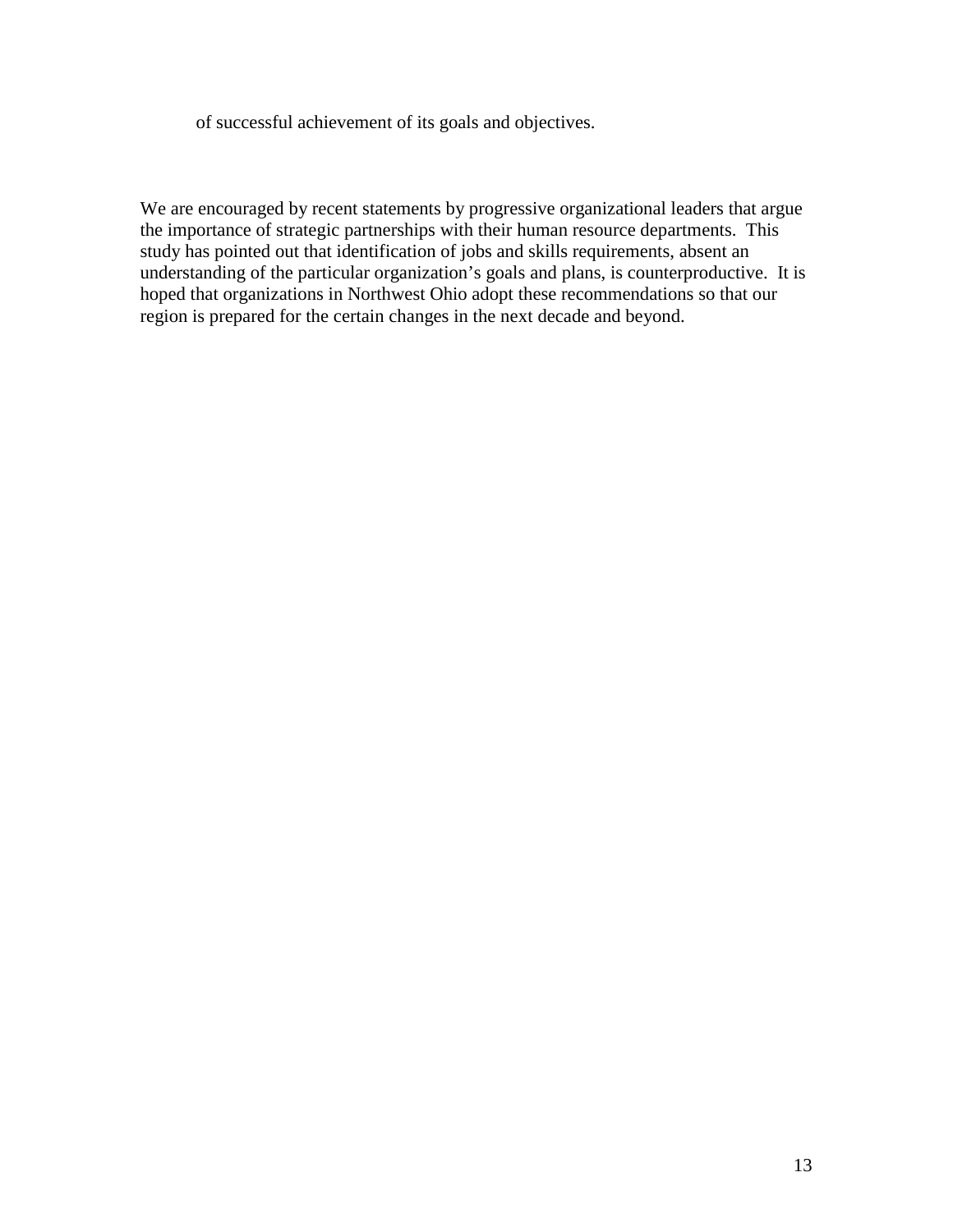## **Appendix A**

#### **Conceptual, Technical, & Interpersonal Skill Requirements for 21st Century Organizations in Northwest Ohio**

| <b>CONCEPTUAL SKILLS</b>      | <b>TECHNICAL SKILLS</b>     | <b>INTERPERSONAL SKILLS</b>  |
|-------------------------------|-----------------------------|------------------------------|
| <b>Planning Skills</b>        | <b>Manual Machining</b>     | Relationship-building Skills |
| Self-Management               | Data Entry                  | Caring for Others            |
| <b>Organizational Skills</b>  | <b>General Computer</b>     | <b>Conflict Management</b>   |
| <b>Attention to Detail</b>    | Skills                      | Empathy                      |
| Leadership Skills             | Engineering                 | Teamwork                     |
| Punctuality                   | Welding                     | <b>Mediation Skills</b>      |
| <b>Customer Service</b>       | Electrical                  | <b>Motivation Skills</b>     |
| Seeing Interrelationships     | Mechanical                  | <b>Emotional Stability</b>   |
| <b>Writing Skills</b>         | Nursing                     |                              |
| <b>Research Skills</b>        | Blueprint Reading &         |                              |
| Work Ethic                    | Interpretation              |                              |
| <b>Ability to Multitask</b>   | Sales Skills                |                              |
| Problem Solving Skills        | <b>Chemical Synthesis</b>   |                              |
| <b>Decision Making Skills</b> | CAD/CAM                     |                              |
| Critical Thinking             | <b>Supervisory Skills</b>   |                              |
| Time Management               | <b>Grant Writing Skills</b> |                              |
| <b>Project Management</b>     | <b>Financial Management</b> |                              |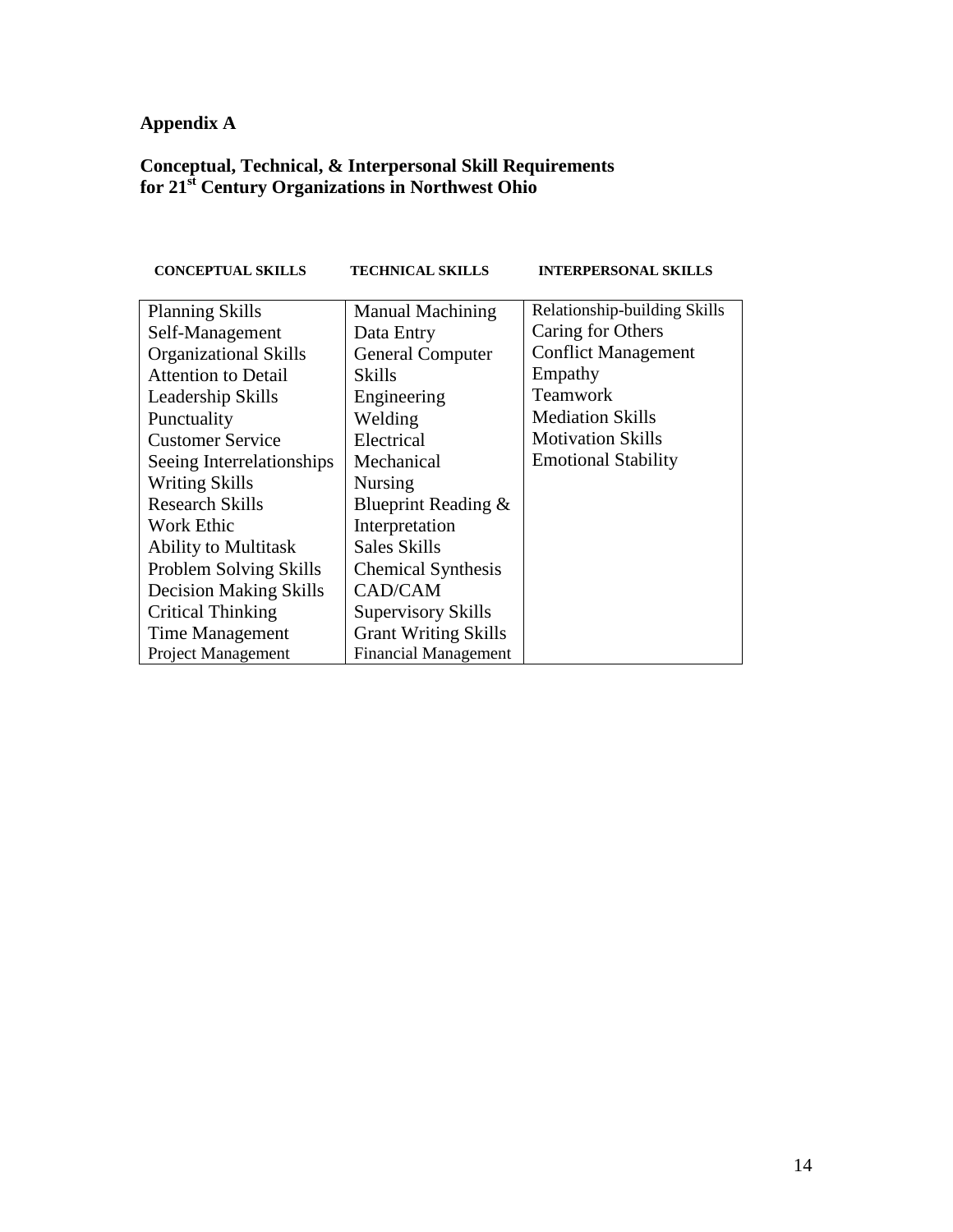#### **Appendix B**

#### **Most Successful Recruiting Sources, 2001-2005 (Ranked most to least useful)**

- 1. In-house/Internal Postings<br>2. Employee Referrals
- 2. Employee Referrals
- 3. Networking
- 4. Internet Job Search
- 5. Networking
- 6. Local Newspaper
- 7. Temp-to-Perm Agencies
- 8. Ohio Job Service
- 9. Word-of-Mouth
- 10. Walk-ins
- 11. Employment Agencies and Search Firms
- 12. College and University Career Placement Centers
- 13. Government Agencies
- 14. Radio/Television
- 15. Professional/Trade Publications
- 16. Professional Groups
- 17. Private Industry Collaborative
- 18. Unions
- 19. Churches
- 20. Yellow Pages
- 21. Open Houses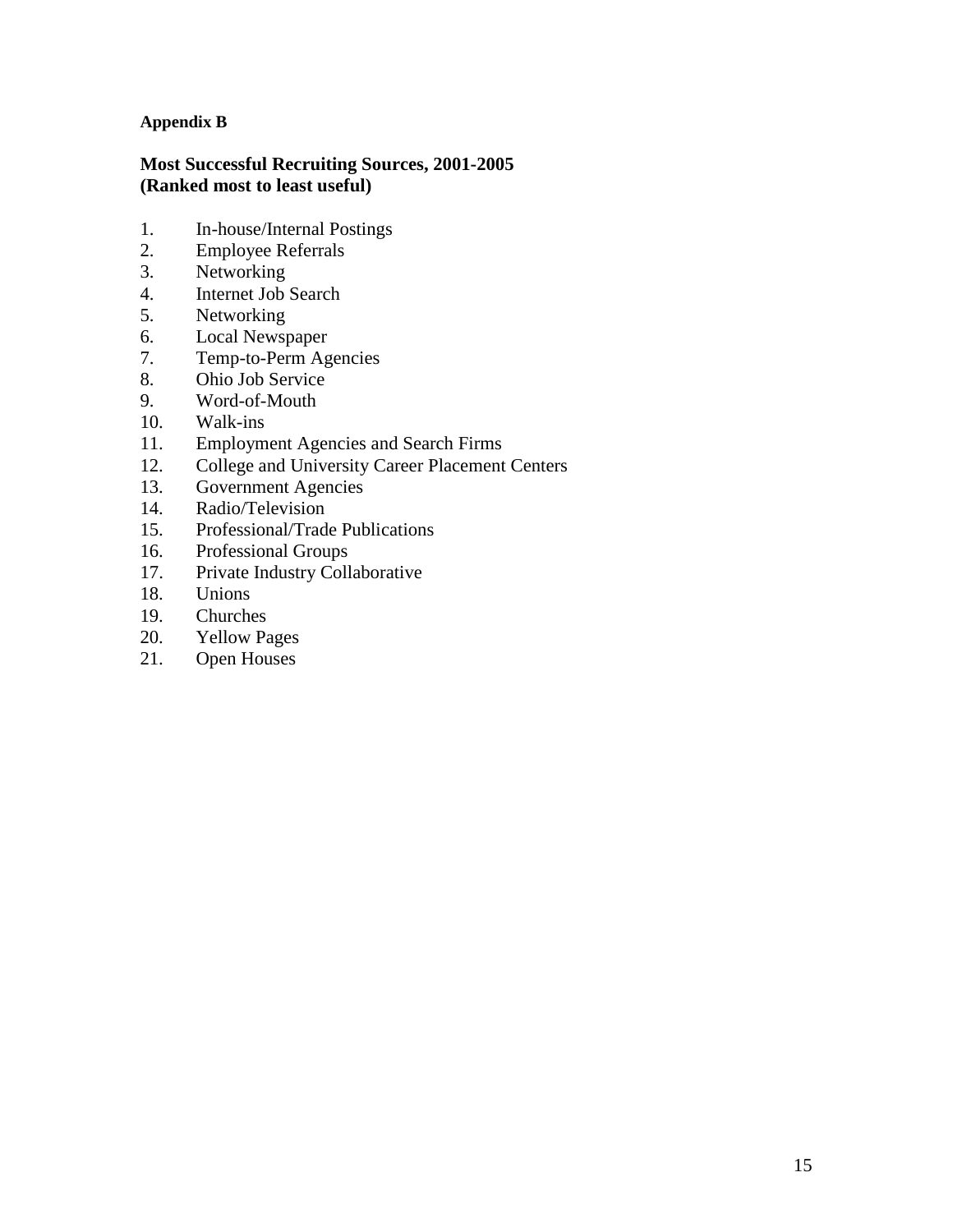#### **Appendix C**

#### **Most Difficult Positions to Fill, 2001-2010 (Unranked, but Arrayed by Categories)**

Technical Occupations Project Estimator Product Designer Project Manager IT Director CAD/CAM Operator CAD/CAM Designer Technical Service Manager Process Engineer Design Engineer Advanced software engineer Project Engineer Mechanical Engineer Chemist Electrician IT Support Technician

Manufacturing Occupations Plant Manager Quality Assurance Technician Machine Operator Senior operations supervisor **Machinist** Tool and Die Maker Welder Maintenance Mechanic Warehouseman Truck Driver First-line Supervisor Dispatcher Production Operator Millwright

Service Occupations Corrections Officer Receptionist Customer Service Reps Development Officer Closing Agent Call Center Supervisor Early Intervention Specialist Purchasing Agent Food Service Worker Legal Assistant Janitor/Housekeeping Legal Assistant Cook Housekeeper Showroom Clerk Accountant Sales Account Manager Sales Representative (Outside) Sales Representative (Retail)

Health Care Occupations

Radiology Technician Registered Nurse Nuclear Medicine Technician Respiratory Therapist Home Health Aide Direct Care Provider Certified Nursing Assistant Licensed Social Worker Job Developer Licensed Practical Nurse